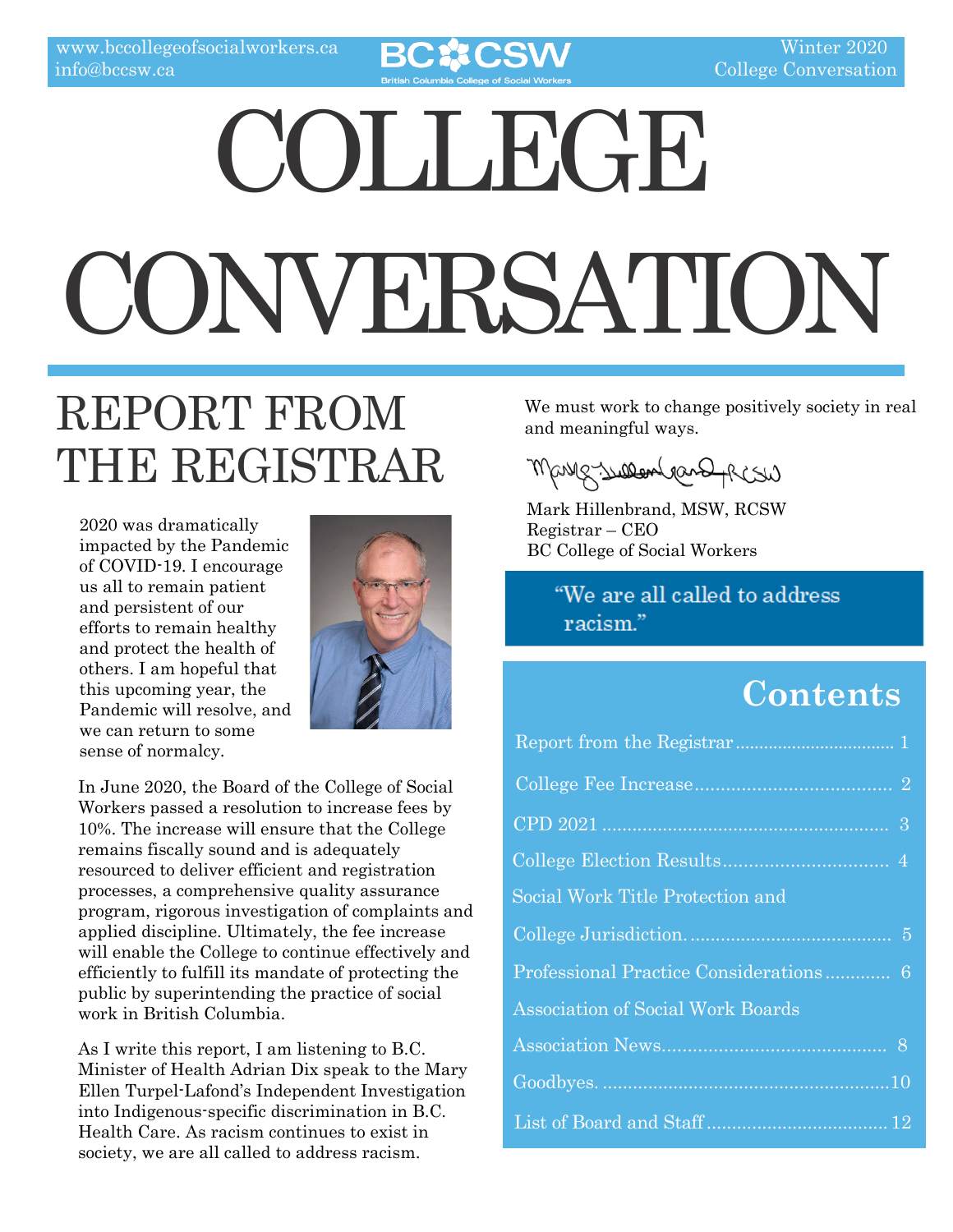

## COLLEGE FEE INCREASES

#### British Columbia College of Social Workers to increase Application, Registration and Renewal fees.

Beginning at the onset of the 2021 renewal cycle, the British Columbia College of Social Workers (the College) will increase Application, Registration and Renewal Fees by 10 %.

At the June 20, 2020 College Board meeting, Board members noted that although the College's fees have remained unchanged for over a decade, expenses and operational costs have steadily risen. To ensure operational needs are met and that the College remains fiscally responsible and sound, Board members passed a resolution to increase fees. This is something that will continue to be a consideration each year.

The College recognizes that the increases will represent a significant change for registrants and applicants.

#### How will the fee increase funds be utilized?

The fee increase will ensure that the College is adequately resourced to deliver efficient application and registration processes, a comprehensive quality assurance program, rigorous investigation of complaints and applied discipline. Increased fees will also support the continuous modernization and cultural optimization of the Social Workers Act, Bylaws, Policies and Procedures. Ultimately the fee increase will enable the College to effectively and efficiently continue to fulfill its mandate of protecting the public by superintending the practice of social work in British Columbia.

#### For more information:

If you have questions or comments about the fee increases please send them to [info@bccsw.ca](mailto:info@bccsw.ca) or alternatively feel free to contact Mark Hillenbrand, Registrar-CEO at [mark.hillenbrand@bccsw.ca.](mailto:mark.hillenbrand@bccsw.ca)

| Fee Type                   | 2020     | 2021             |
|----------------------------|----------|------------------|
|                            | Fee      | Renewal          |
|                            |          | <b>Cycle Fee</b> |
| Application                | \$120.00 | \$132.00         |
| Registration-Renewal       | \$255.00 | \$281.00         |
| <b>Full/Clinical Class</b> |          |                  |
| Registration-Renewal       | \$200.00 | \$220.00         |
| Provisional Class          |          |                  |
| Registration-Renewal       | \$200.00 | \$220.00         |
| New Graduate Class         |          |                  |
| Registration-Renewal       | \$63.00  | \$69.00          |
| Non-Practicing Class       |          |                  |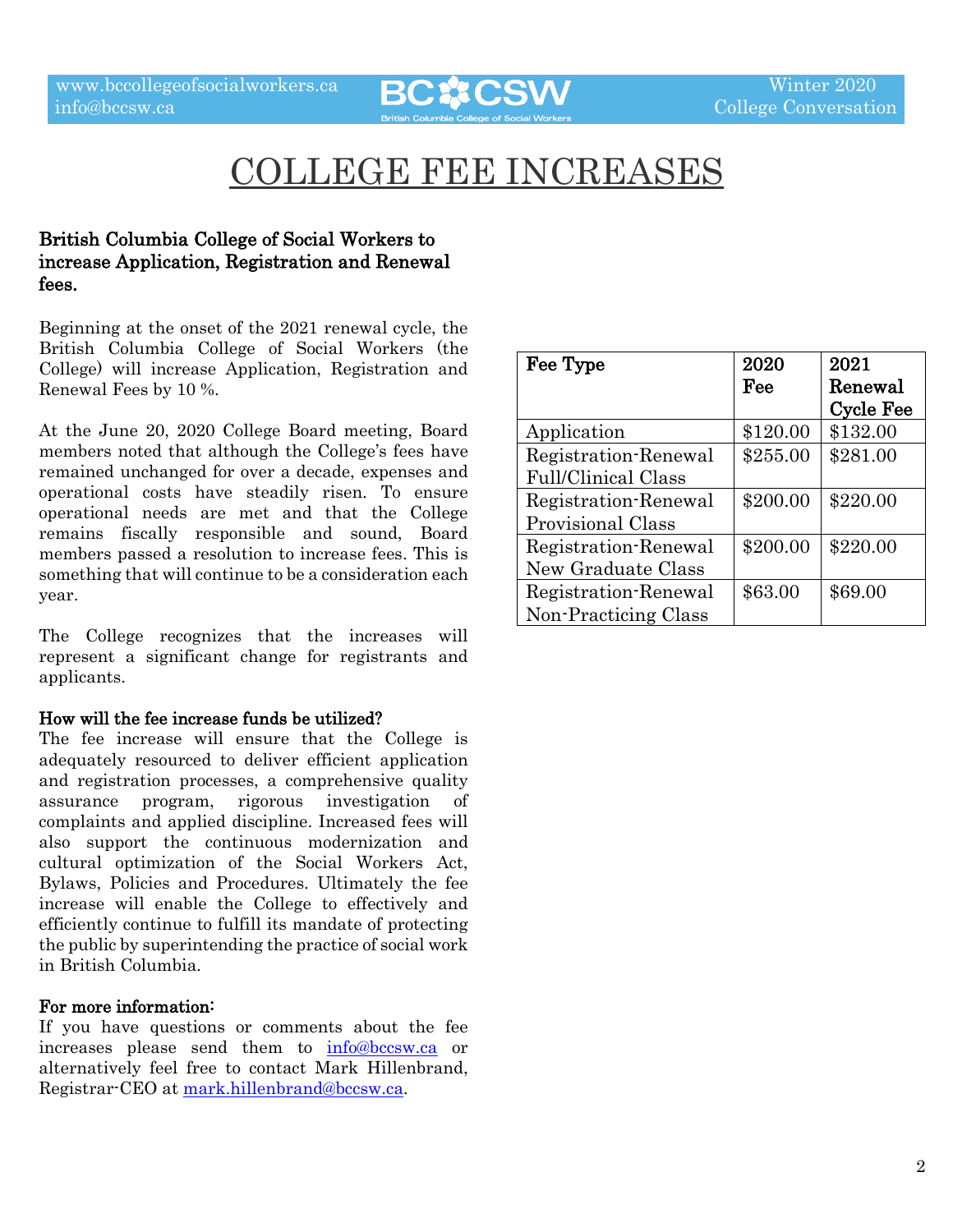

## Impact of COVID-19 on CPD Extended through 2021 Registration Cycle

In light of the ongoing COVID-19 Pandemic, there has been a change in the Continuing Professional Development (CPD) requirement for the current 2021 CPD cycle. Under normal circumstances, all practicing registrants of the College are required to report a minimum of 40 hours of CPD activities each year from at least three of the six categories of CPD activities listed below (the following table and more details of different categories of activity are available at [https://www.bccsw.ca/wp](https://www.bccsw.ca/wp-content/uploads/2016/09/CPD-Categories-of-Activities-Jan-2015.pdf)[content/uploads/2016/09/CPD-Categories-of-](https://www.bccsw.ca/wp-content/uploads/2016/09/CPD-Categories-of-Activities-Jan-2015.pdf)[Activities-Jan-2015.pdf\)](https://www.bccsw.ca/wp-content/uploads/2016/09/CPD-Categories-of-Activities-Jan-2015.pdf).

| Category of CPD<br>Activity      | Maximum<br>Qualifying<br><b>Hours</b> |
|----------------------------------|---------------------------------------|
| Self-directed                    | 15 hours                              |
| Work-based                       | 15 hours                              |
| Professional                     | 15 hours                              |
| Formal/Educational               | 15 hours                              |
| Other                            | 15 hours                              |
| Degree/Diploma/Licensure<br>Exam | 40 hours                              |

As indicated see above, the maximum qualifying hours for five of the six categories of activity have been set at 15, meaning that registrants will only receive credit for 15 hours even if they claim more than 15 hours in one of those five categories. Based on this rule, registrants have been required to record  $\frac{info@bccsw.ca.}{info@bccsw.ca.}$  $\frac{info@bccsw.ca.}{info@bccsw.ca.}$  $\frac{info@bccsw.ca.}{info@bccsw.ca.}$ 40 hours of CPD using activities from

at least three different categories (unless they have completed a degree, diploma, or licensure exam).

However, for the 2021 CPD cycle, the College has decided to set the maximum qualifying hours at 40 for all categories of activity. This change in the rule will allow registrants to be credited for up to 40 hours in any of the six categories, meaning they will be able to meet the yearly 40-hour requirement using activities from as little as one category.

This decision to provide registrants with more flexibility in choosing types of CPD activities is due to the challenge in completing activities in categories involving face-to-face interactions such as Work-based, Professional and Formal/Educational. The College understands that many trainings, seminars and conferences have been cancelled due to COVID-19 physical distancing and anticipates that registrants have taken/will be taking on more activities in the Self-directed category such as independent learning or attending webinars. Therefore, this change in the maximum qualifying hours will alleviate the burden for registrants having difficulty accumulating CPD hours in categories other than the Self-directed category.

This change only applies to categories of activity, the requirement remains that a minimum of three hours of CPD activity be related to ethical conduct.

Please note that this change in the rule applies to the current 2020 and 2021 CPD cycles only. The College will continue to monitor the development of the COVID-19 situation and the fast-changing professional environment to assess whether this change needs to be maintained for the future CPD cycles.

For further information contact the College at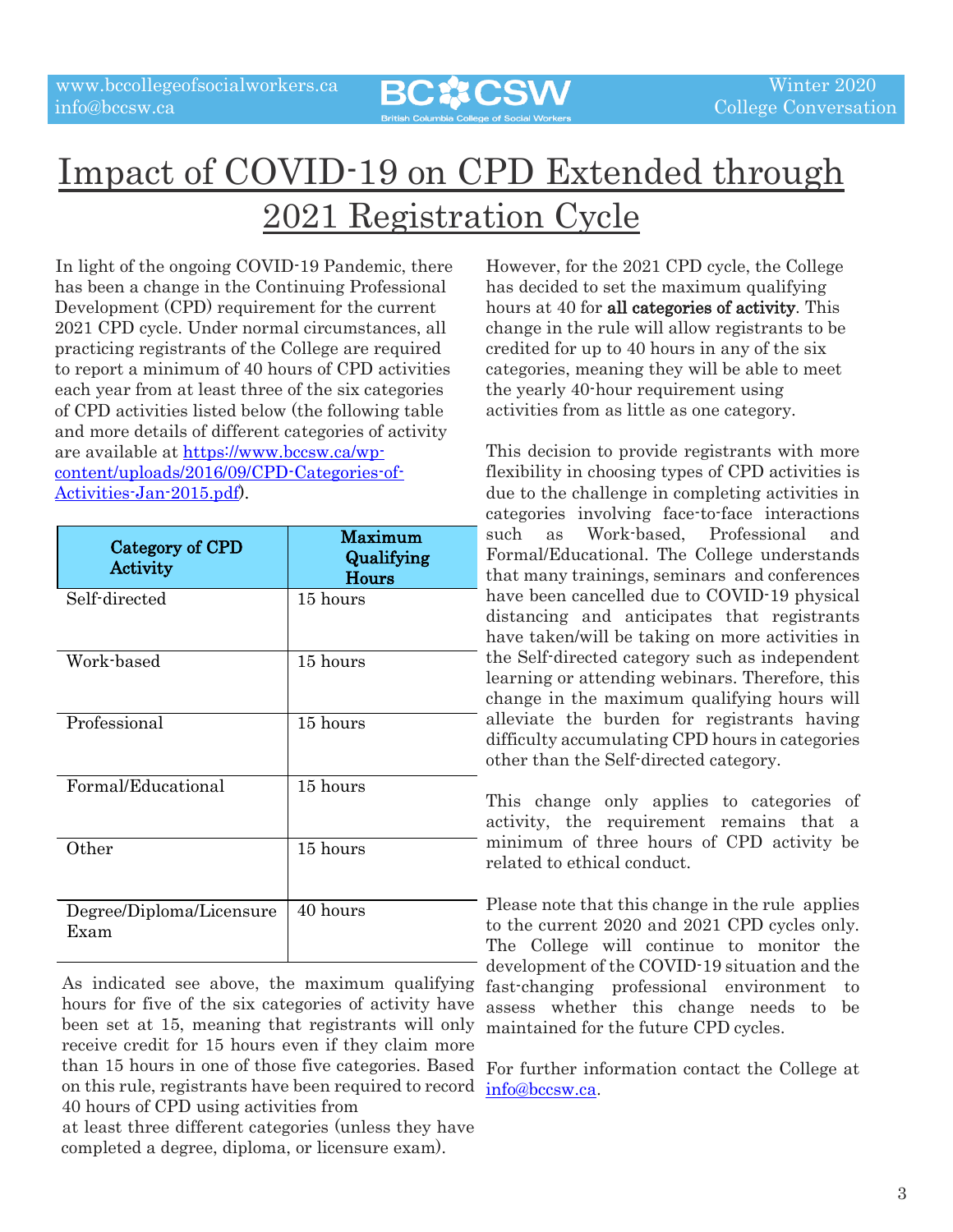Winter 2020 College Conversation

## 2021 Board of Director Election Results

Each year, registrants of the College have the opportunity to elect their peers to the Board of directors.

We are pleased to announce the 2021 results of the election of members to the Board of the BC College of Social Workers.

The 2021 Board members elect are:

Sonia Andhi Bilkhu, RSW



Christina Rodrigues, RSW

Ann Mary Joseph, RSW



Amy Rosborough, RSW



The Board of the College would like to take this opportunity to express their sincere gratitude to all candidates who allowed their names to stand for election. Every one of the candidates brought a high degree of commitment to the College's primary role, which is to act in the public interest.

Denise Armstrong, RSW David Chong, RSW Monika Dewan, RSW Collins Jammal, RSW Da Rae Lee, RSW Mike Newman, RSW Matthew Scott, RSW 4

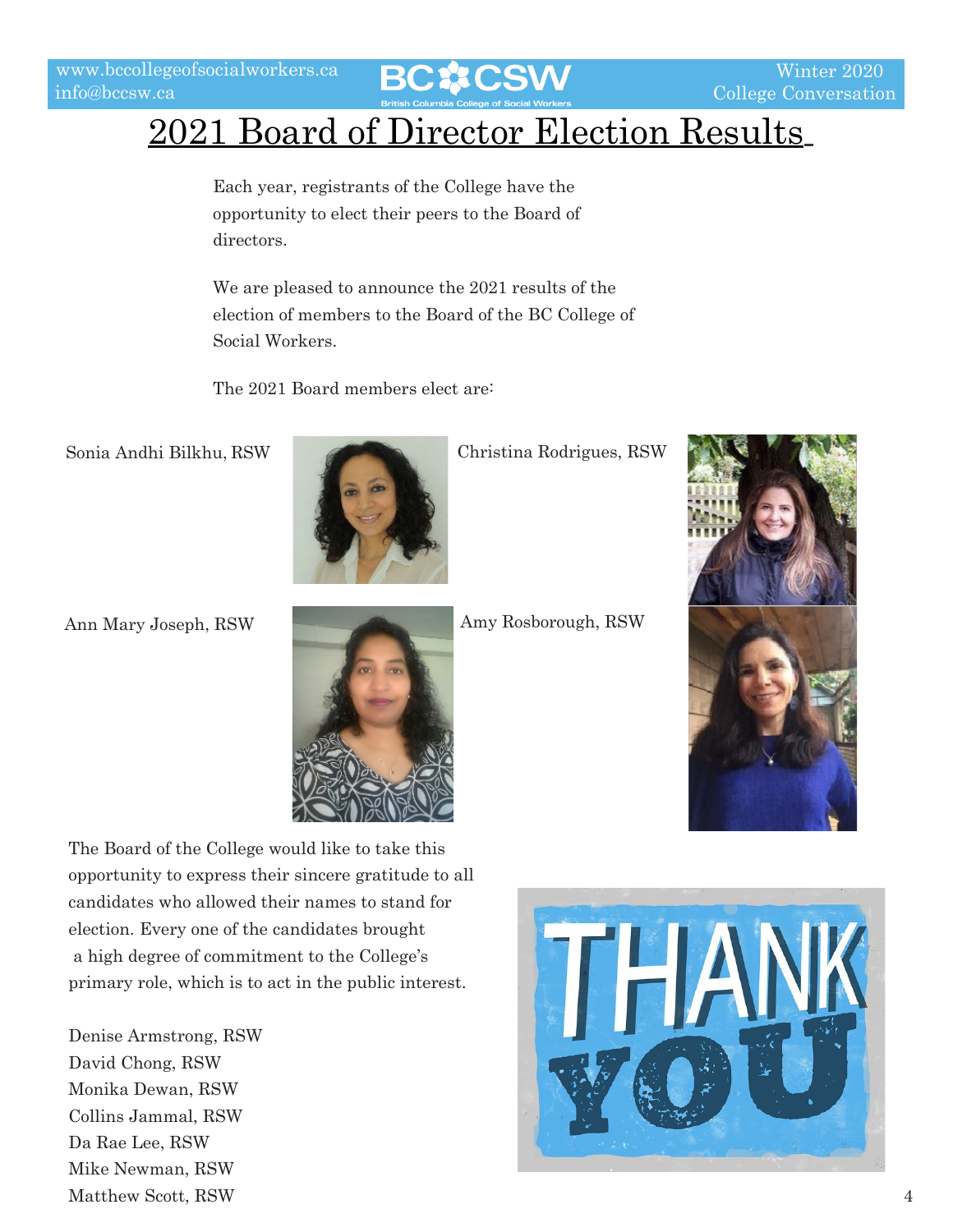

## SOCIAL WORKER TITLE PROTECTION 'OLLEGE JURISDICTIO

#### MADELAINE KIRK, Junior Counsel – Investigator, JD

Occasionally the College will receive an inquiry, often from a concerned registrant, about a role that seemingly falls within the scope of social work being performed by someone who is not registered. Often the answer they receive is, "that whether any given position within an organisation requires the employee to be registered, as a pre-requisite to the role, is entirely at the discretion of the employer and is outside the jurisdiction of the College."

This post is intended to further clarify that answer and explain the limits of the jurisdiction of the College and how protected titles play a role in the process.

In BC social work is a self-regulated profession, meaning the government has delegated the authority to regulate the profession to its members. This is a common form of professional regulation, the rationale for which is that members of a profession are best placed to understand what qualification are necessary and what good practice looks like. The Social Workers Act SBC 2008, c.31, (the "SWA") delegates the authority to govern the profession of social work to the BC College of Social Workers. The SWA sets out the mandates, jurisdiction and powers of the College.

Broadly speaking, there are two mechanisms used as the basis for any professional regulation, protected titles and restricted activities. In a title protection scheme, only people who meet certain criteria can use the designated title. In a restricted activities scheme, only people who meet certain criteria can perform the restricted activities. Some professional regulation utilizes only title protection, and some uses both; for example, under the Veterinarians Act SBC 2010, c.15, no person other than a registrant may call themselves a veterinarian or perform "veterinary medicine".

The SWA sets out a scheme of title protection. Under section 18 a person may not use the protected titles (social worker, registered social worker and registered clinical social worker)

unless they are registered with the College,

or subject to an exemption. The exemptions are set out in Social Workers Regulation BC Reg 323/2008.

The SWA does not include a restricted activities scheme. This means there are no specific activities that require a person to be registered with the College. A person may fulfill a role that looks very similar to that of a social worker, or one that would fall within the scope of social work as defined in the SWA without being required to register. As long as they are not using a protected title, the content of their role does not attract the oversight of the College.

The College can only exercise the powers granted under the SWA and has no jurisdiction to operate outside of those bounds. This means that where a person is not using the title social worker, the College has no jurisdiction over their activities. This is a limitation of the legislation under which the College operates. It is not indicative of a lack of concern on the part of the College about which roles should be regulated. The College's core mandate is public protection and from that perspective, the College prefers that roles falling within the scope of social work, use the title social worker and require registration. Registrants are welcome to advocate for such within their organisations.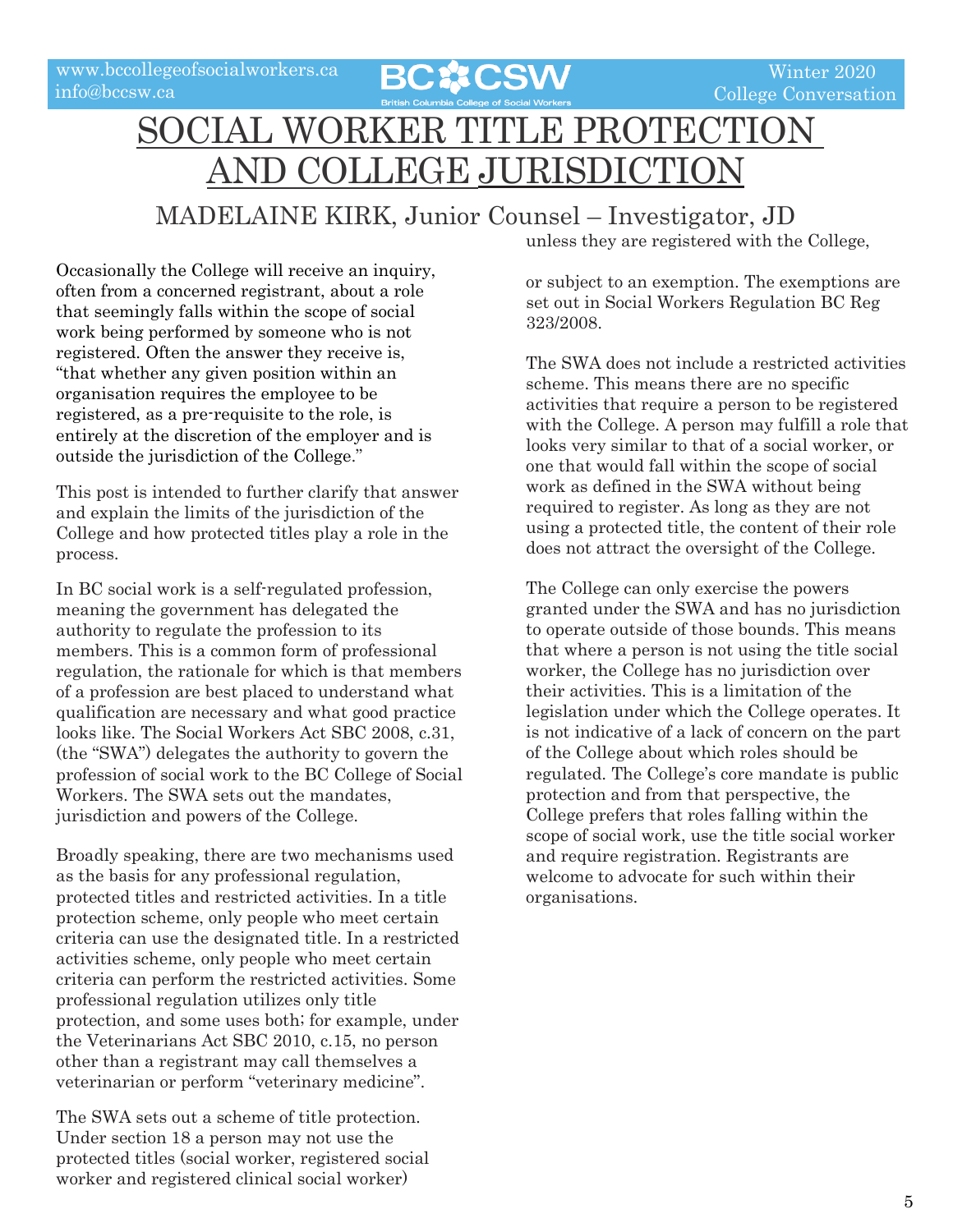

## PROFESSIONAL PRACTICE CONSIDERATIONS WHEN SUPERVISING AN RCSW APPLICANT

#### ALANA PRASHAD, RSW

The following professional practice question is a composite of similar inquiries to The College from August to December 2020. The College gratefully acknowledges Martine Paquet, Registrar and Lisa Hanke, BSW student, from the New Brunswick Association of Social Workers who brought this topic to life in a recent discussion about advanced social work practice on December 11, 2020.

What qualifications does the College require of registrants to supervise an RCSW applicant or an RCC applicant?

Registered Clinical Social Work applicants must meet requirements set out in the College [Bylaws.](https://www.bclaws.ca/civix/document/id/complete/statreg/00_08031_01) In Bylaw 42, "clinical social work" means the application of social work knowledge and theories (same as full registration) and the independent use of the American Psychiatric Association's Diagnostic and Statistical Manual of Mental Disorders (currently DSM-5) for the purpose of providing psychosocial intervention. For this reason, Bylaw 42(2)(c) requires a minimum of 3000 hours of supervised clinical social work experience after having obtained a master's or doctorate in social work. The 3000 hours refers to the number of hours of social work worked while under supervision. It does not refer to 3000 hours of supervision. At this time, the Bylaws are silent on what qualifications are required for supervisors of RCSW applicants. The Bylaws are also currently silent on requiring the applicant to provide any log of the hours of supervision with their supervisor.

Registered Clinical Counsellor applicants must meet requirements of the BC Association of Clinical Counsellors. As such, which professionals can supervise RCC applicants is determined by BCACC. In other words, the College does not have purview over the qualifications for supervisors of RCC applicants.

The "Model Social Work Practice Act" offered by the [Association of Social Work Boards](https://www.aswb.org/wp-content/uploads/2013/10/Model_law.pdf) provides key guidance for supervision of clinical applicants. This

information can be used to craft the outline of a

supervision plan. The completed plan then provides a legacy document for the applicant should they choose to apply for clinical social work registration in other jurisdictions at a later date. Below are salient areas of guidance from the model act's "Section 306 – Independent Practice".

- The quality of a supervision plan includes factors such as "whether the supervisor is in the same agency as the supervisee, the geographic distance between the supervisor and supervisee, additional job responsibilities and workload of the supervisor [including other supervisees], current personal circumstances of the supervisor, and other concerns that may affect the overall quality of the supervisor/supervisee relationship. The overall goal for Supervision is professional growth and development"
- Supervision plan sections include (i) The purpose of Supervision (ii) Process to be used in Supervision, i.e., timing, skills, electronic or in person (iii) Learning objectives (iv) Professional growth (v) Intervention processes (vi) Plans for documentation (vii) Ethics and values (viii) Evaluation
- Supervision content areas include (i) Clinical skills. (ii) Practice management skills. (iii) Skills required for continuing competence. (iv) Development of professional identity. (v) Ethical practice. (vi) Cultural competency.
- Clinical supervisory accountability areas include (i) Client care. (ii) Knowledge of relevant agency policy and procedure. (iii) Legal and regulatory requirements. (iv) Ethical standards of the profession. (v) Professional responsibility for social work services provided by the supervisee. (vi) Documented assessment of the supervisee's competence to practice independently.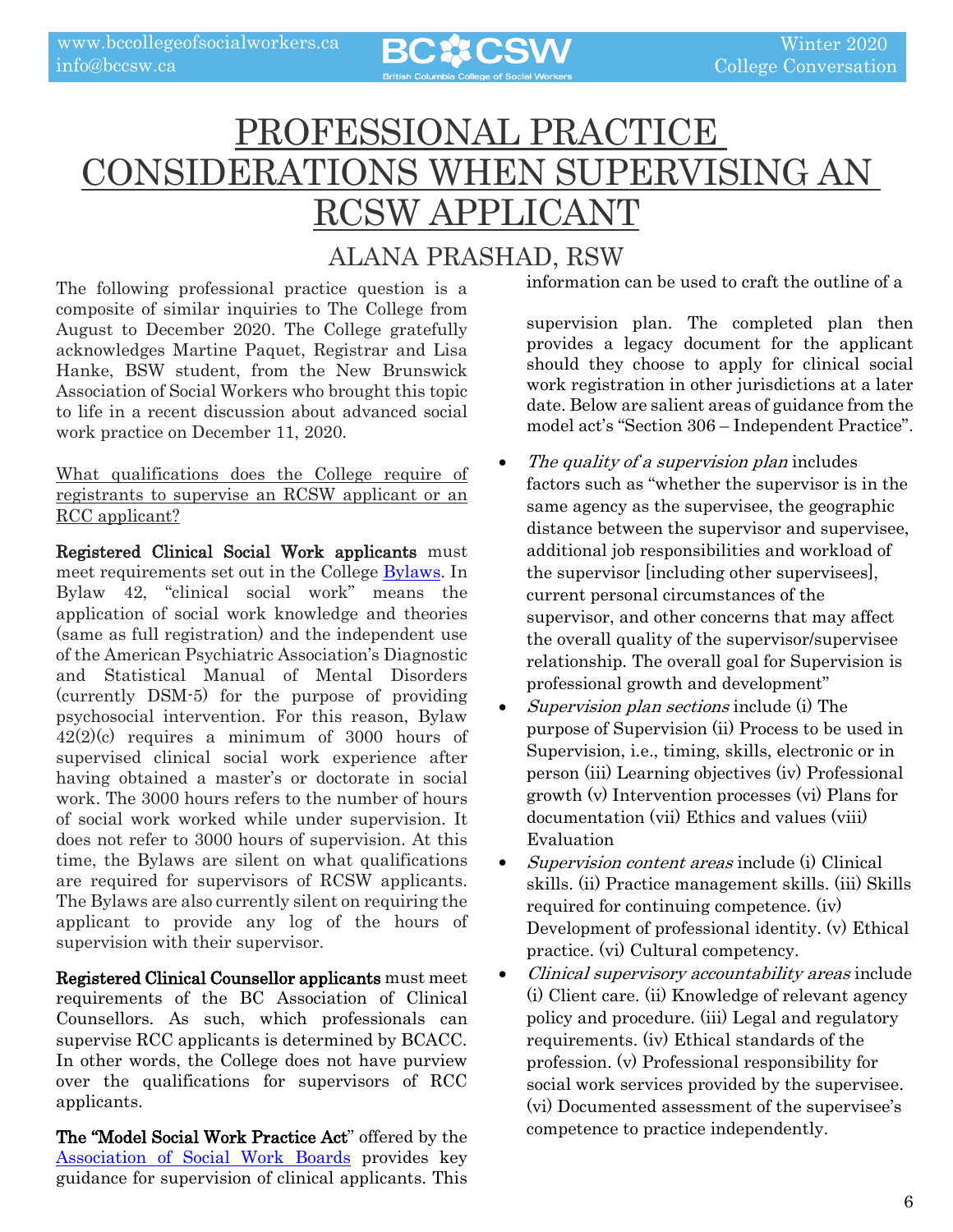As the College moves towards modernization, bylaws relating to clinical supervision will be updated. And while the College currently does not require registrants to have specific qualifications or to be on an approved clinical supervisors list, this does not preclude registrants from implementing processes that promotes a high-quality experience for both supervisor and supervisee.

Please share wisdom gained or successful elements of your clinical supervision process and we may include it in the next College Conversation.

Alana Prashad RSW, Director of Professional Practice welcomes your question and comments. [alana.prashad@bccsw.ca](mailto:alana.prashad@bccsw.ca)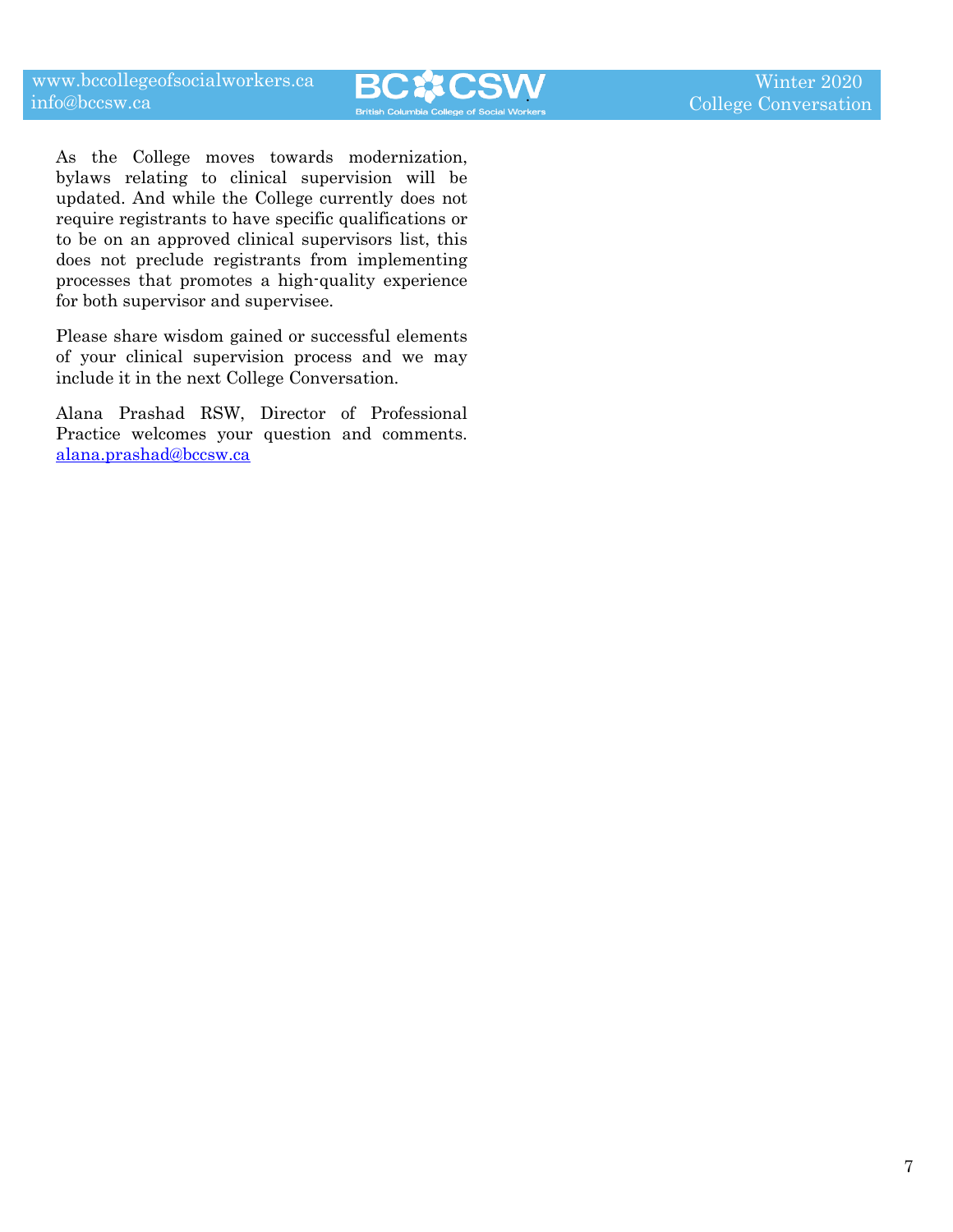

## Association of Social Work Boards

Association News Issue 3 May/June 2020

#### [Two Canadian provinces reflect on pandemic](https://www.aswb.org/news/volume-30/v30-issue-3/two-canadian-provinces-reflect-on-pandemic-challenges-and-solutions/)  [challenges and solutions - ASWB](https://www.aswb.org/news/volume-30/v30-issue-3/two-canadian-provinces-reflect-on-pandemic-challenges-and-solutions/)

"Regulation is not known for being particularly nimble or flexible, and yet I think we have all been forced to take a hard look at our policies, processes and assumptions and to act very quickly – and that's a silver lining in this. – Lise Betteridge (ON).

While the COVID-19 pandemic has been a shared experience across the planet, it has also resulted in particular challenges and specific solutions. The ways in which the social work regulatory colleges in British Columbia and Ontario have handled the pandemic's challenges illustrate both the commonalities and the particularities of continuing to serve the public in troubled times.

#### British Columbia

Mark Hillenbrand, Registrar and CEO of the British Columbia College of Social Workers, says his office closed in mid-March. "We haven't been in the office since then." Nevertheless, the College, which serves approximately 5,000 social work registrants, has continued to provide all services with minimal disruption.

#### Provisional and temporary registrations

No new legal provisions were needed to handle circumstances created by the pandemic, Hillenbrand said. British Columbia has a pair of licensure categories—a provisional registration and a temporary registration—that have been put to good use in addressing issues caused by the pandemic.

. "We already have temporary registration, available to social workers at no cost," Hillenbrand said. Temporary registration allows a registered social worker from outside the province to practice in British Columbia for 90 days, a period that can be extended to six months. Social workers providing services to university students especially benefited

from this mobility provision. "We've had university students from all over Canada come home," Hillenbrand said, "and we were able to set their practitioners up with temporary registration so care could continue uninterrupted."

British Columbia also has a provisional class of registration that gives registrants with a job offer a year to pass their social work licensing exam. "That class of registration addressed the ASWB test center closures," Hillenbrand said. It also supported the stability of the social work workforce, especially in hospitals. "We focused on getting students who had been doing practicums in hospitals provisionally registered so they could stay in their positions," Hillenbrand said. By keeping in close contact through biweekly meetings with social work leaders in hospitals, the college was able to ensure it was not creating workforce barriers.

#### Communicating with peers

Regular communication with registrars and association directors across Canada has also proven helpful, Hillenbrand said. "CASW [Canadian Association of Social Workers] opened a biweekly meeting of registrars and association directors so we can talk with and educate each other." They have addressed how to ease the mobility of the workforce, sharing information about temporary registration for social workers registered in other provinces, for example.

#### Ontario

Lise Betteridge, who serves as registrar and CEO of the Ontario College of Social Workers and Social Service Workers, also values staying in close contact with other jurisdictions throughout the crisis. "I'm very grateful for my social work regulatory colleagues and for our regular update meetings," Betteridge said. "I think being aware of what is going on in different provinces continues to be very important for all of us as we move forward."

#### Updating members

The value of staying in contact also applies to communication with registrants and other stakeholders in Ontario. Since the start of the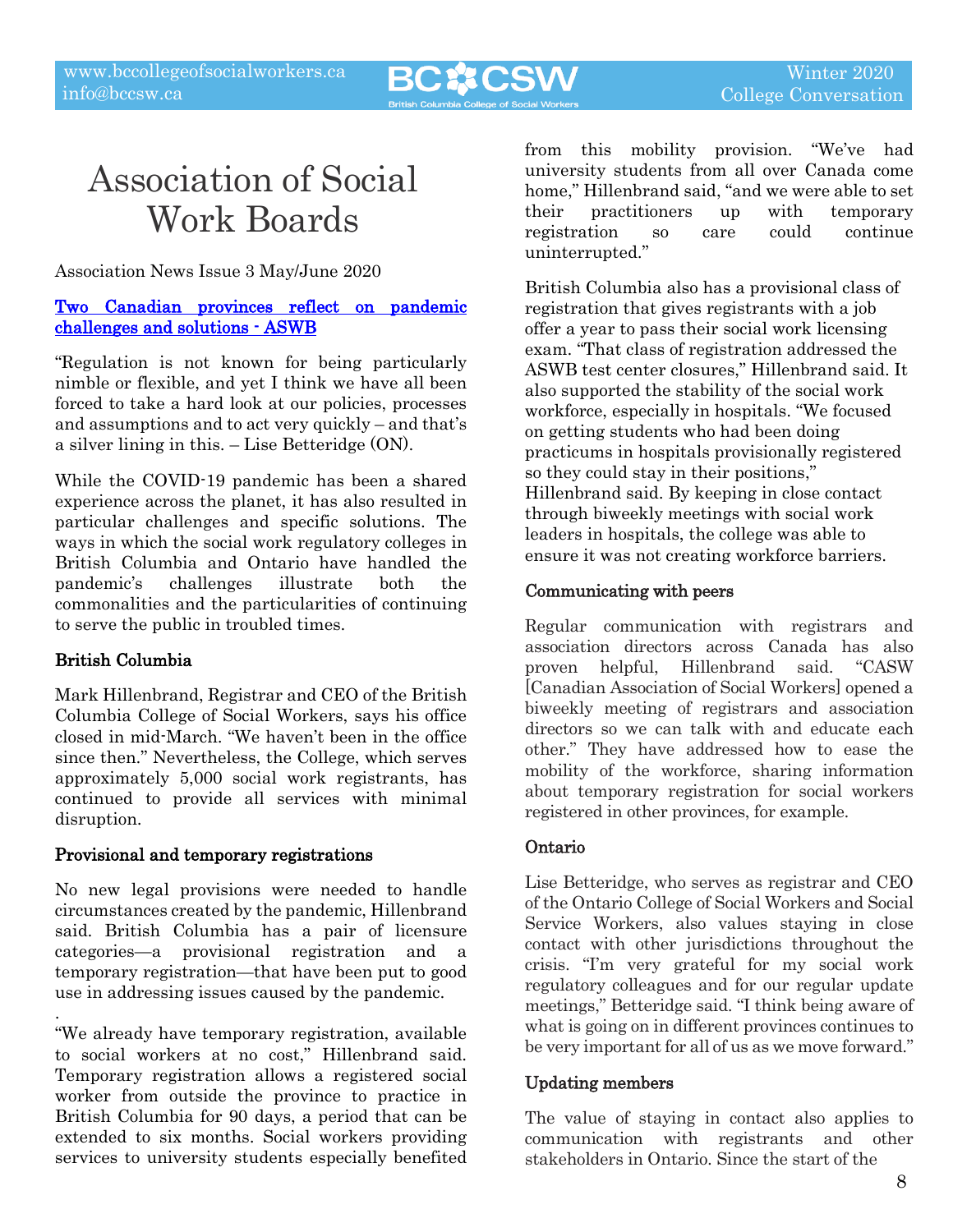**BC☆CSW** 

emergency, the College has sent out regular updates to the 23,000 social workers and social service workers it regulates. Recent updates have included links to government resources and information needed as Ontario begins to reopen. Betteridge said that recent updates have also shared information about "practice considerations and emphasized that members must use their professional judgment and refer to guidance from government and public health authorities in order to decide whether it was safe for them to return to providing in-person services."

And though social workers are not considered to be regulated health care professionals under Ontario's system, the college followed the health care regulators' lead and shared very specific safety guidance—some directed toward those in private practice who may not receive information from an employer. Betteridge added, "Members were also strongly advised to continue to provide services by electronic means wherever possible."

#### Electronic practice provision helps Ontarians

Some of the solutions available to the British Columbia College were not possible in Ontario. "Our legislation doesn't provide for emergency or temporary registration," Betteridge said. But a provision allowing electronic practice that was approved by the council (board) in summer 2019 allows practice by "those social workers in good standing in other Canadian provinces who wish to practise electronically in Ontario exclusively by electronic means," Betteridge said.

Indeed, Betteridge said one of the most surprising aspects of the response of the social work community to the emergency was social workers' swift transition to electronic practice. "With the emergency closure regulation in place, those of our members who weren't considered 'essential' were not permitted to provide services in person," Betteridge said. "It is

striking how quickly the situation unfolded and how quickly members made this shift in their practice. Some might say we are in 'the new normal' now—though I can't say this time has felt either normal or as static as that term implies."

#### Paperwork challenges

While many of the College's regulatory operations—council and committee meetings, practice support, member services, and enforcement processes—were easily adapted to remote work, one major function of the college faced challenges because the registration process uses paper. "We were able to make some accommodations to register high-priority applicants and new graduates, but we are now facing a backlog of applications (including equivalency applications) that we must address," Betteridge said.

#### Lessons for the future

Reflecting on the lessons learned so far in the emergency situation, Betteridge said, "Regulation is not known for being particularly nimble or flexible, and yet I think we have all been forced to take a hard look at our policies, processes, and assumptions and to act very quickly—and that's a silver lining in this." Betteridge and Hillenbrand agree that the future will include a new emphasis on emergency preparedness and a willingness to adjust and improve. As Betteridge notes: "I don't think we will ever go back to the way things were."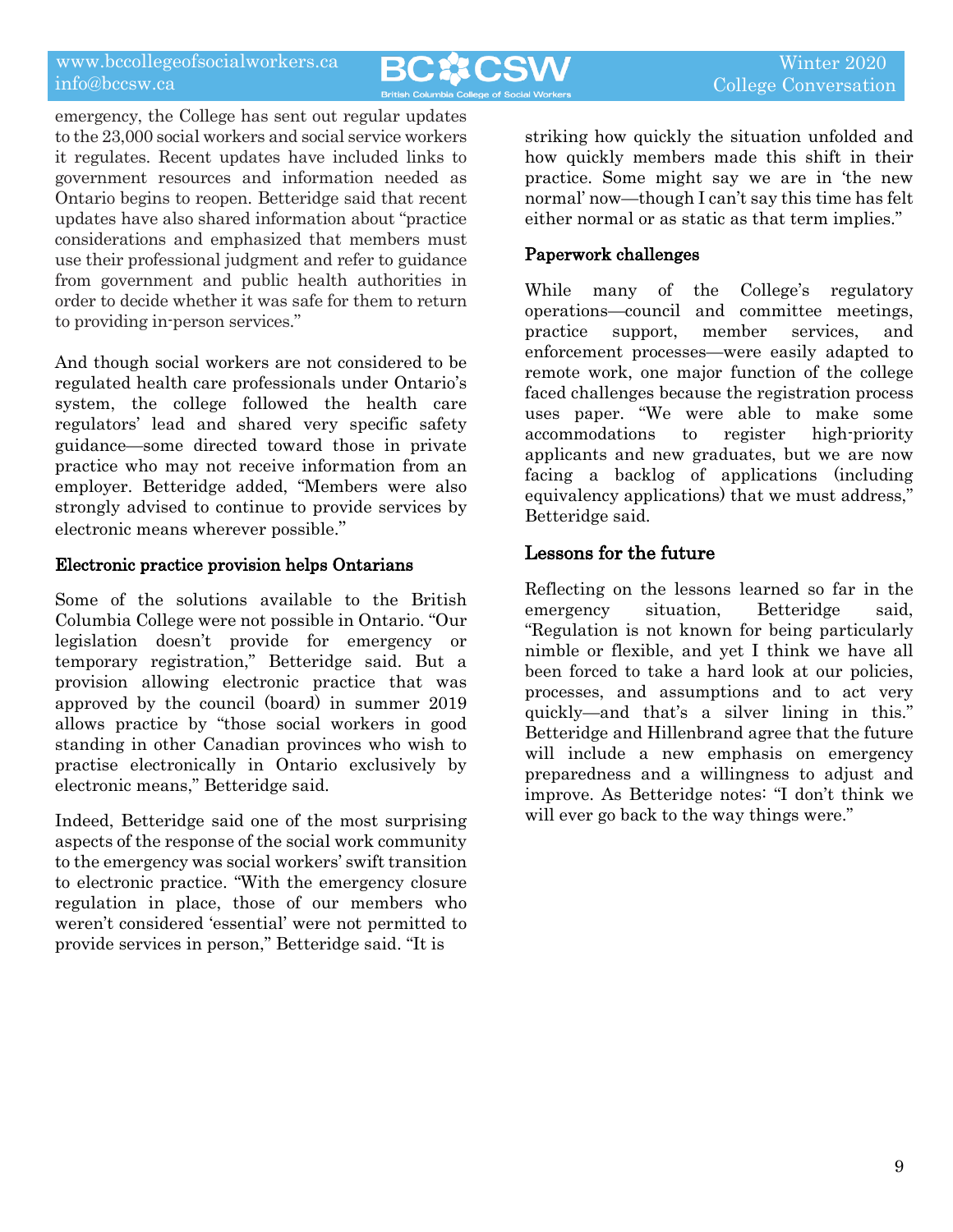

## FAREWELL FROM JENNY MORGAN

I had the chance to join the Board as an elected member in 2016. During that time I was a member of the Towards Developing Respectful Relationships group. In collaboration with the consulting firm Nashwito Creek, the College began its journey with provincial engagement with Indigenous communities and began to become more aware of the important work of Reconciliation.

I participated as a College Board member from 2016-2017 + 2019-2020, while serving throughout on the later formed Indigenous committee. This past year I was the chair of the Indigenous Committee. As Indigenous Committee Chair, I oversaw the committee guiding the College in fulfilling commitments made when engaging provincially, as outlined in the Nashwito Creek report recommendations. The recommendations include such changes as mandatory ongoing training for Board and staff on Indigenous Cultural Safety, ensuring Indigenous representation of Board members and staff, having a Board Elder, just to name a few.

On November 30, 2020, a report led by Mary Ellen Turpel-Lafond was released titled In Plain-Sight, Addressing Indigenous-specific Racism and Discrimination in B.C. Health Care. The 24 recommendations include changes needed at the College as one of the Province's professional regulators. It is my hope that the leadership of the College strengthens its relationships with Indigenous peoples, communities and registrants as they implement the necessary changes at the BC College of Social Workers.

It is with mixed feeling that I am stepping away from the College activities at the end of this year. My hope and vision is the College begins more profound structural changes that include Indigenous leadership within the organization, mandatory seats on the board allocated to Indigenous Peoples for both public and elected seats, and the existing committee evolving into a governance council to support accountability of action for the College in carrying out the Nashwito Creek report recommendations and the Mary Ellen Turpel-Lafond report of this year.

It is assuring that these are the conversations happening at the Indigenous Committee level, and for those who continue to lead in this work I extend great appreciation. I thank all the Indigenous peoples I have had a chance to work alongside in this journey both on the Board and the Committee members. I'd also like to say a special thank you to Mark Hillenbrand, the CEO and Registrar of the College. It is with his openness, humility, and kindness, and holding space for Indigenous peoples, the Committee work has flourished. Thank you, Mark, for being a great ally in this important work of the College.

Dr. Jenny Morgan, ED.D, MSW, RSW Gitxsan, Lax Gibuu, House of Wii Muk'willixw <sup>10</sup>

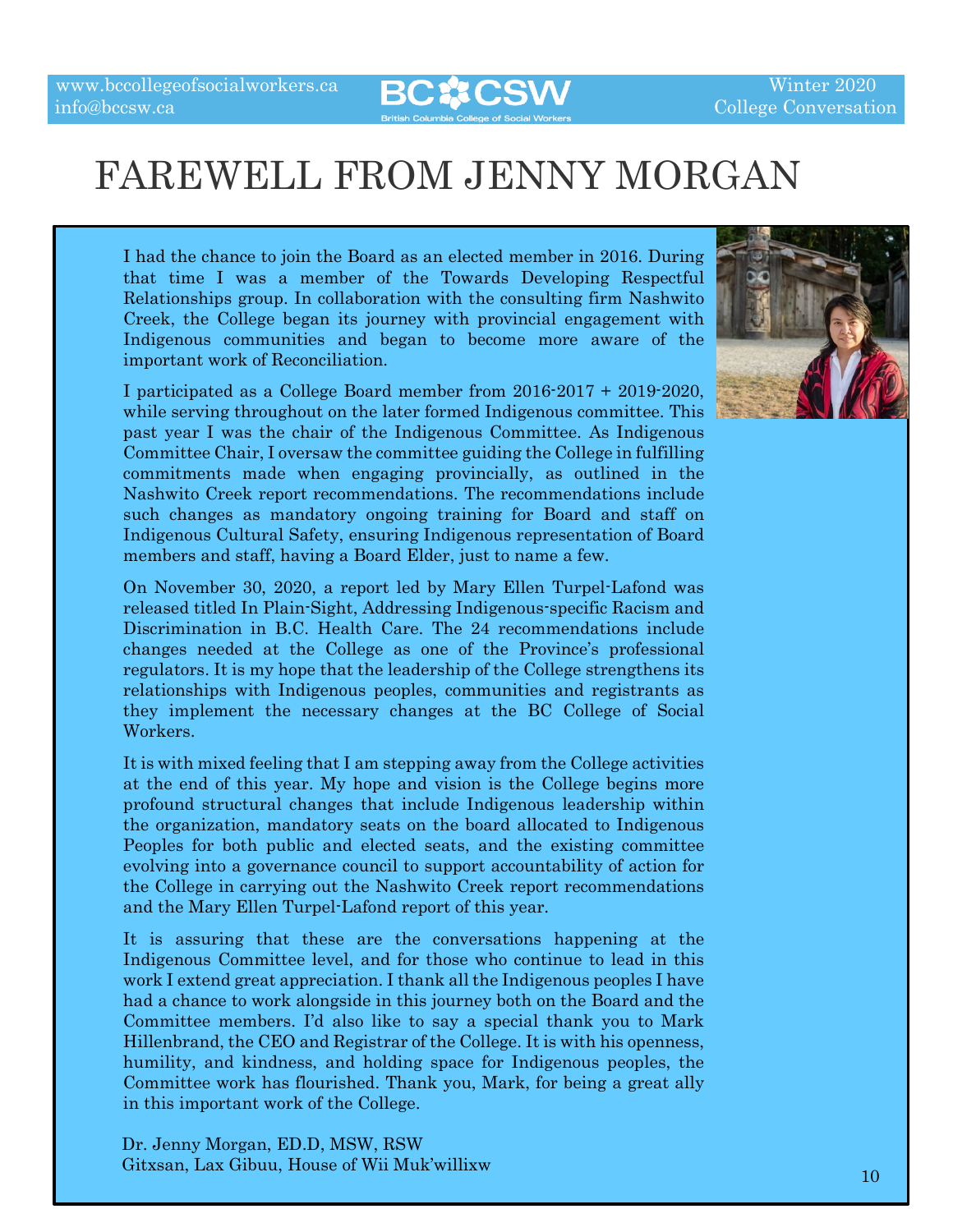

Acknowledgements

#### **Grateful farewells**

The College would like to extend its thanks and best wishes to departing Board member Connie Kawessi.

Connie throughout her two-year term 2018-2020 brought much knowledge and experience to the Board and College as a whole.

Connie also extended her knowledge to the Committee's she chaired and served on which included:

Registration Committee (Chair) – 2019, 2020 Quality Assurance Committee - 2019 Policy Committee - 2019

THANK YOU Connie for your hard work and commitment to cultivating and maintaining excellence in the Social Work profession. You will be missed.

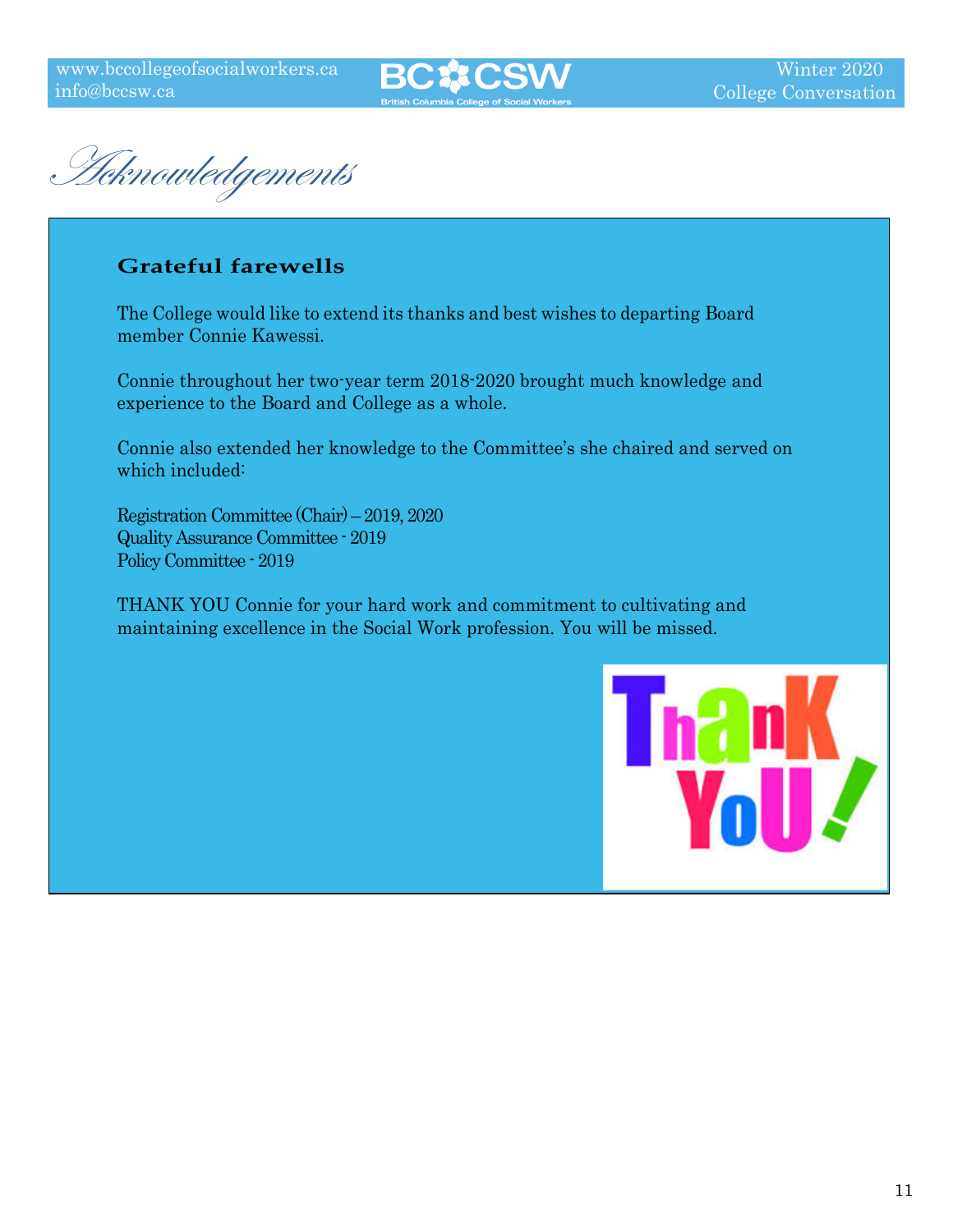**BC☆CSW** 

Winter 2020 College Conversation

## BOARD

**Chair** – James (Jim) Campbell, RCSW

**Vice Chair** – Cheney Campbell, Public Member

#### **Social Work Members**

Selena Bateman, RSW

Sonia Andhi Bilkhu, RSW

Ellice Daniel, RSW

Connie Kaweesi, RCSW

Jenny Morgan, RSW

Christina Rodrigues, RSW

Sandra Wilson, RSW

**Public Members:**

Denese Espeut-Post

Natalie Shorten

## STAFF

**Registrar & CEO** Mark Hillenbrand, MSW,RCSW

**Director of Professional Practice** Alana Prashad, MSW, RCSW

> **Practice Consultant** Sheila Begg, MSW, RSW

**Manager, Registration Services** Hoon Kim, BMath, BBA, JD

**Junior Counsel - Investigator** Madelaine Kirk, BSc, JD

> **Inquiry Assistant**  Cheryl Nahu

**Executive Assistant**  Tracy Singh, BA Candidate

**Administrative Assistant**  Rosa Sackey, BA

© British Columbia College of Social Workers, 2020

Other publications may republish parts of this newsletter without formal permission as long as the British Columbia College of Social Workers is acknowledged.

CONTACT US British Columbia Collegeof Social Workers 1420 - 1200 West 73rd Ave. Vancouver, BC V6P 6G5

Telephone: (604) 737-4916 Toll Free: 1-877-576-6740 Emai[l: info@bccsw.ca](mailto:info@bccsw.ca)